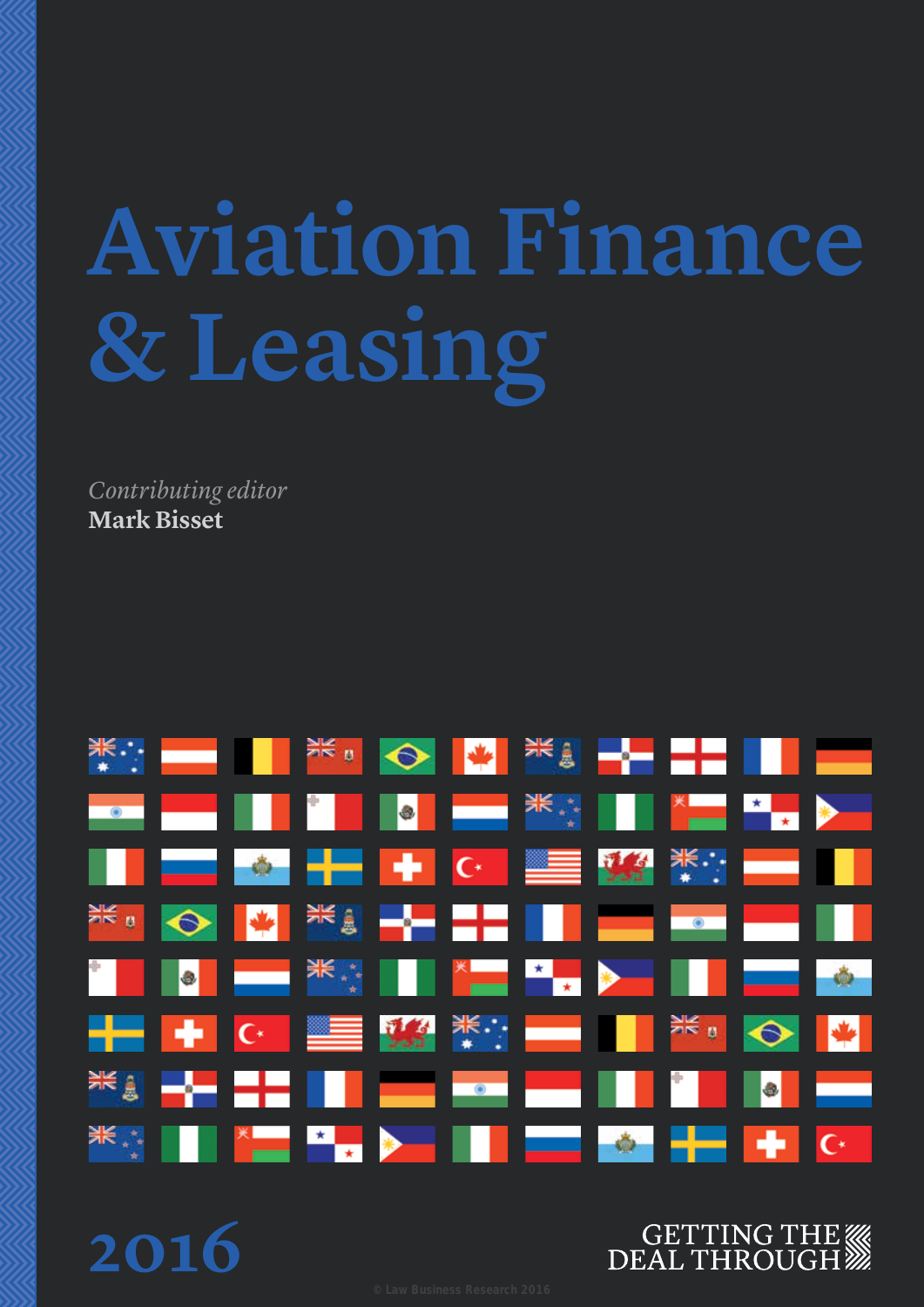GETTING THE WE DEAL THROUGH

## **Aviation Finance & Leasing2016**

*Contributing editor* **Mark Bisset Clyde & Co LLP**

Publisher Gideon Roberton gideon.roberton@lbresearch.com

Subscriptions Sophie Pallier subscriptions@gettingthedealthrough.com

Business development managers Alan Lee alan.lee@gettingthedealthrough.com

Adam Sargent adam.sargent@gettingthedealthrough.com

Dan White dan.white@gettingthedealthrough.com



Published by Law Business Research Ltd 87 Lancaster Road London, W11 1QQ, UK Tel: +44 20 3708 4199 Fax: +44 20 7229 6910

© Law Business Research Ltd 2016 No photocopying without a CLA licence. First published 2014 Third edition ISSN 2055-7256

The information provided in this publication is general and may not apply in a specific situation. Legal advice should always be sought before taking any legal action based on the information provided. This information is not intended to create, nor does receipt of it constitute, a lawyer–client relationship. The publishers and authors accept no responsibility for any acts or omissions contained herein. Although the information provided is accurate as of June 2016, be advised that this is a developing area.

Printed and distributed by Encompass Print Solutions Tel: 0844 2480 112



© Law Business Research 2016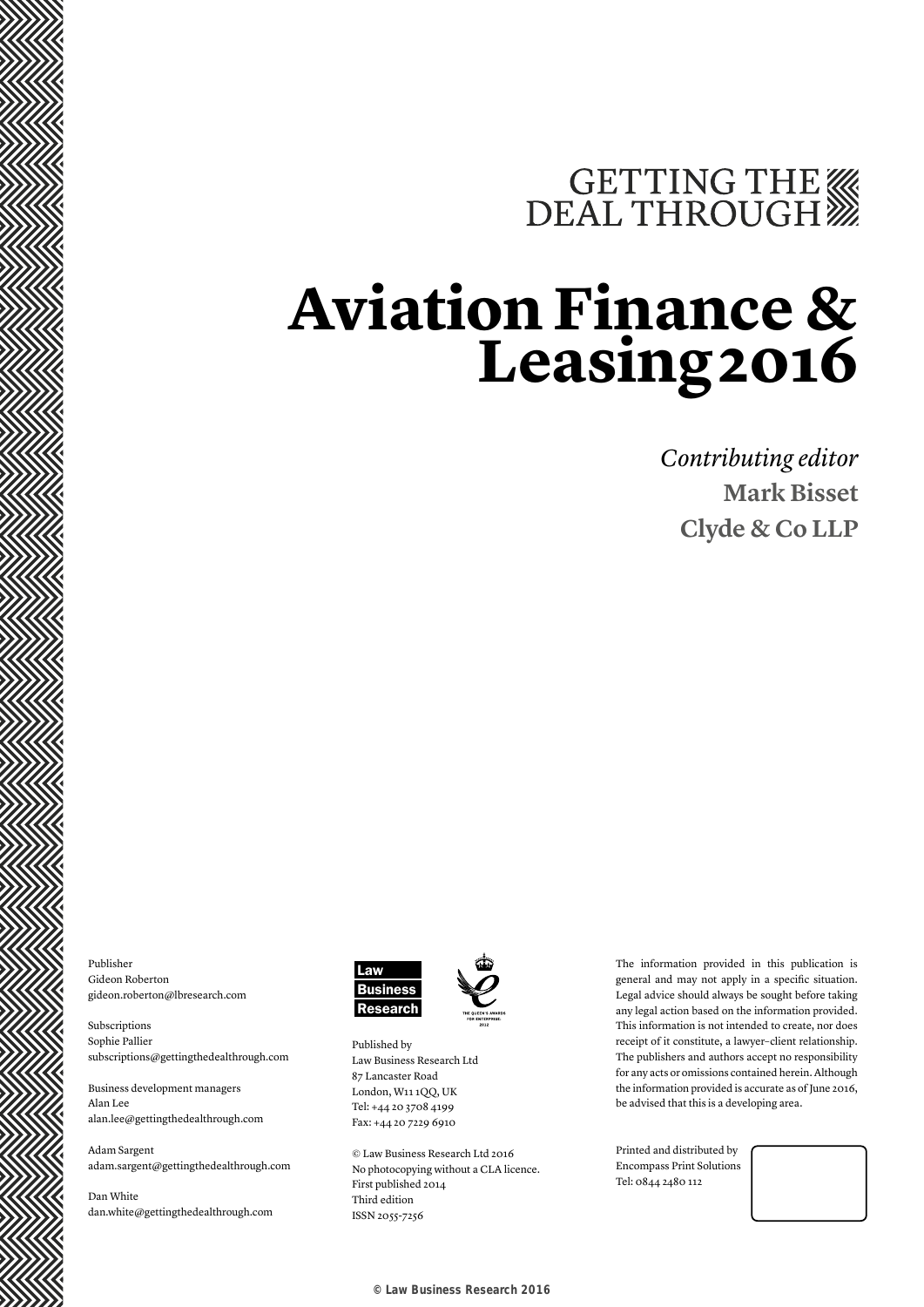## **CONTENTS**

| <b>Global overview</b>                                               | 5  | Malta                                                                                                                                   | 84         |
|----------------------------------------------------------------------|----|-----------------------------------------------------------------------------------------------------------------------------------------|------------|
| Mark Bisset                                                          |    | Malcolm Falzon, Steven Decesare and Tara Cann-Navarro                                                                                   |            |
| Clyde & Co LLP                                                       |    | Camilleri Preziosi                                                                                                                      |            |
| Aircraft operating leases - New York law or English law?             | 8  | Mexico                                                                                                                                  | 91         |
| Thomas A Zimmer and Neil Poland                                      |    |                                                                                                                                         |            |
| Vedder Price                                                         |    | Javier Alegre and Carlos Campillo<br>Alegre, Calderón y Márquez Abogados                                                                |            |
| Australia                                                            | 11 | <b>Netherlands</b>                                                                                                                      | 96         |
| Matthew Bode, Kate Craig and Samara Goode<br>Colin Biggers & Paisley |    | <b>Berend Crans and Thijs Elseman</b>                                                                                                   |            |
|                                                                      |    | De Brauw Blackstone Westbroek NV                                                                                                        |            |
| Austria                                                              | 16 | New Zealand                                                                                                                             | 102        |
| Martin Geiger and Florian Huna                                       |    | <b>Frank Porter and Rishalat Khan</b>                                                                                                   |            |
| Benn-Ibler Rechtsanwälte GmbH                                        |    | <b>Buddle Findlay Lawyers</b>                                                                                                           |            |
| Belgium                                                              | 20 | <b>Nigeria</b>                                                                                                                          | 106        |
| Giulia Mauri                                                         |    | Lawrence Fubara Anga and Oluwasemiloore Atewologun                                                                                      |            |
| Pierstone Brussels                                                   |    | <b>ÆLEX</b>                                                                                                                             |            |
| Bermuda                                                              | 25 | Oman                                                                                                                                    | 111        |
| Jeremy Leese                                                         |    | Mansoor J Malik and Asad Qayyum                                                                                                         |            |
| MJM Limited                                                          |    | Al Busaidy, Mansoor Jamal & Co                                                                                                          |            |
| Brazil                                                               | 30 | Panama                                                                                                                                  | 118        |
| Renata Iezzi                                                         |    | Maria de Lourdes Marengo                                                                                                                |            |
| Basch & Rameh                                                        |    | Patton, Moreno & Asvat                                                                                                                  |            |
| Canada                                                               | 36 |                                                                                                                                         |            |
| Donald G Gray and Jason MacIntyre                                    |    | Philippines                                                                                                                             | 123        |
| Blake, Cassels & Graydon LLP                                         |    | Aldous Benjamin C Camiso, Diana S Gervacio, Bhong Paulo A<br><b>Macasaet and Maricar G Ramos</b><br>SyCip Salazar Hernandez & Gatmaitan |            |
| Cayman Islands                                                       | 42 |                                                                                                                                         |            |
| <b>Matthew Stocker</b>                                               |    |                                                                                                                                         | 128        |
| Conyers Dill & Pearman                                               |    | Portugal                                                                                                                                |            |
|                                                                      |    | Luís Soares de Sousa<br>Cuatrecasas, Gonçalves Pereira                                                                                  |            |
| Dominican Republic                                                   | 46 |                                                                                                                                         |            |
| Maria Esther Fernandez A de Pou                                      |    | Russia                                                                                                                                  |            |
| Russin Vecchi & Heredia Bonetti                                      |    | Victoria Bortkevicha and Anna Nikulina                                                                                                  | 135        |
|                                                                      |    | Clifford Chance CIS Limited                                                                                                             |            |
| <b>England &amp; Wales</b>                                           | 52 |                                                                                                                                         |            |
| <b>Mark Bisset</b>                                                   |    | <b>San Marino</b>                                                                                                                       | 140        |
| Clyde & Co LLP                                                       |    | Dennis Beccari and Francesca Podeschi                                                                                                   |            |
|                                                                      |    | Beccari Law Firm                                                                                                                        |            |
| France                                                               | 58 |                                                                                                                                         |            |
| <b>Edward Campbell</b><br>Stephenson Harwood AARPI                   |    | Sweden                                                                                                                                  | 144        |
|                                                                      |    | Fredrik Wilkens, Emma Stuart-Beck and Henrik Schön                                                                                      |            |
| Germany                                                              | 64 | Advokatfirman Vinge                                                                                                                     |            |
| Ulrich Steppler and Katja Helen Brecke                               |    |                                                                                                                                         |            |
| Arnecke Sibeth                                                       |    | Switzerland                                                                                                                             | 149        |
|                                                                      |    | Frédéric Meyer, Raphaël Baeriswyl and Antoine Labaume                                                                                   |            |
| India                                                                | 70 | Meyer Avocats                                                                                                                           |            |
| Ashwin Ramanathan, Zubin Mehta, Aditya Singh Chandel,                |    |                                                                                                                                         |            |
| Rustam Sethna and Mansi Shetty                                       |    | Turkey                                                                                                                                  | 154        |
| <b>AZB &amp; Partners</b>                                            |    | Serap Zuvin                                                                                                                             |            |
|                                                                      |    | Serap Zuvin Law Offices                                                                                                                 |            |
| Indonesia                                                            | 75 |                                                                                                                                         |            |
| Wahyuni Bahar and Anggia Rukmasari                                   |    | <b>United States</b>                                                                                                                    | <b>161</b> |
| Bahar & Partners                                                     |    | Thomas A Zimmer and Laura J Bond                                                                                                        |            |
|                                                                      |    | Vedder Price (CA) LLP                                                                                                                   |            |
| Italy                                                                | 79 |                                                                                                                                         |            |
| Laura Pierallini and Francesco Grassetti<br>Studio Pierallini        |    |                                                                                                                                         |            |
|                                                                      |    |                                                                                                                                         |            |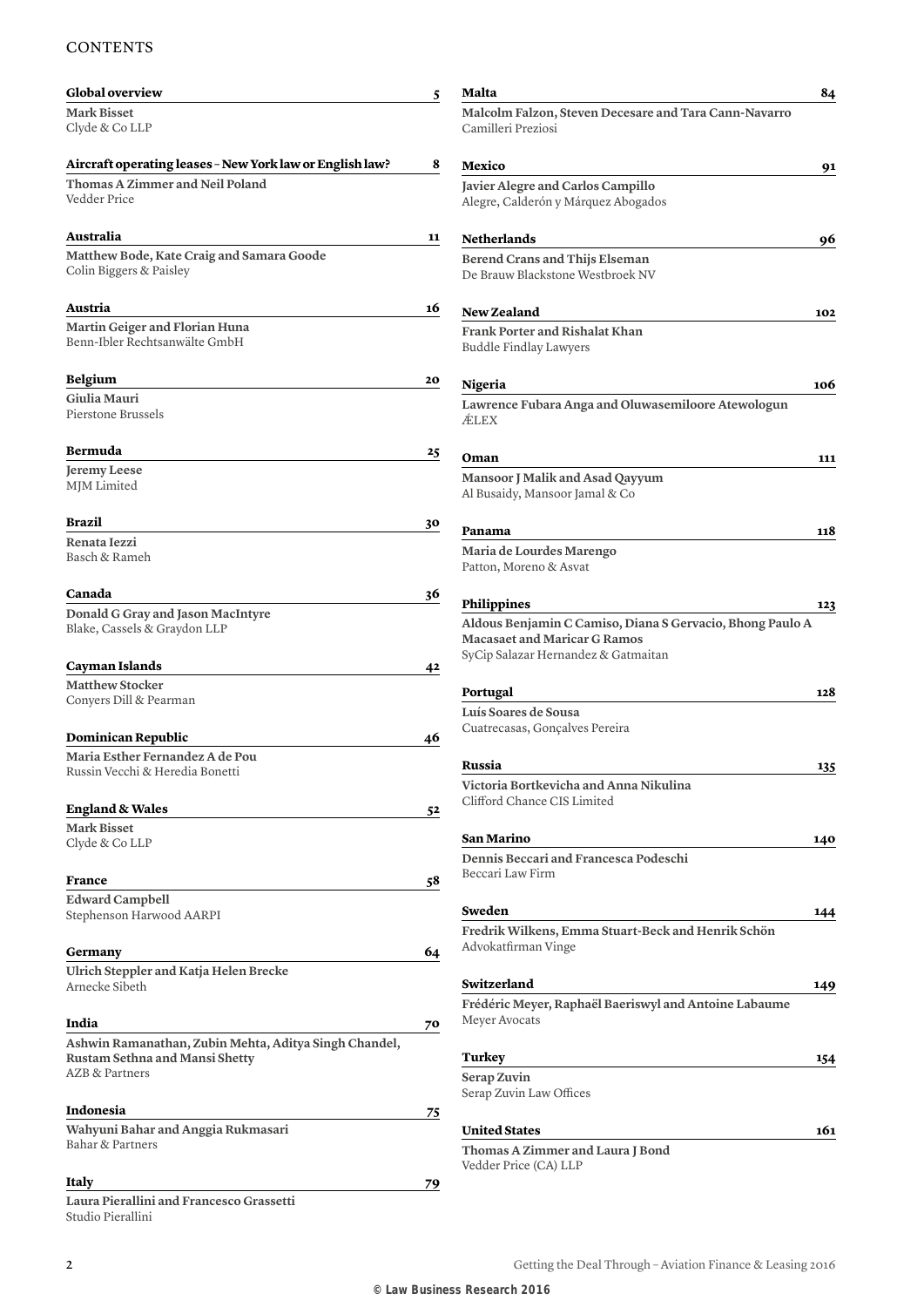## **San Marino**

### **Dennis Beccari and Francesca Podeschi**

**Beccari Law Firm**

#### **Overview**

#### **1 To which major air law treaties is your state a party? Is your state a party to the New York Convention of 1958?**

The Republic of San Marino has ratified the following air law treaties:

- the Rome Convention of 1933 for the unification of certain rules relating to the precautionary arrest of aircraft;
- the Chicago Convention of 1944 on international civil aviation. The Chicago Convention was ratified by the Decree dated 26 January 1988 and came into effect on 16 May 1988;
- The New York Convention of 1958 on the recognition and enforcement of foreign arbitral awards; and
- the 2001 Convention on International interests in Mobile Equipment, together with the Protocol to the Convention on International Interest in Mobile Equipment on Matters Specific to Aircraft Equipment. The Cape Town Convention and the Protocol were ratified by the Decree 29 July 2014 No. 121 and are effective in San Marino as from 1 January 2015.
- **2 What is the principal domestic legislation applicable to aviation finance and leasing?**

The principal domestic legislation applicable to aviation finance and leasing are the Law No. 125 of 29 July 2014 and the Delegate Decree No. 153 of 13 October 2015. These laws reflect, inter alia, the contents of the Cape Town Convention.

**3 Are there any restrictions on choice-of-law clauses in contracts to the transfer of interests in or creation of security over aircraft? If parties are not free to specify the applicable law, is the law of the place where the aircraft is located or where it is registered the relevant applicable law?**

The parties are free to choose either the laws of San Marino or the laws of a foreign country to govern contracts relating to transfer of interests in, or creation of security over an aircraft. In the event of the application of foreign laws, those would be upheld by the courts of San Marino to the extent that they do not contravene any national public policy rules.

#### **Title transfer**

#### **4 How is title in an aircraft transferred?**

A bill of sale is an effective method to transfer title of an aircraft registered at the San Marino Aircraft Registry.

#### **5 What are the formalities for creating an enforceable transfer document for an aircraft?**

The bill of sale must be in writing and executed by a duly appointed representative of the seller. It must also identify the aircraft, the purchase price and the buyer.

No execution formalities are required (eg, notarisation, legalisation, apostille).

#### **Registration of aircraft ownership and lease interests**

#### **6 Identify and describe the aircraft registry.**

The San Marino Aircraft Registry is an owner registry that can be used for aircraft intended to perform private, corporate, aerial work and commercial air transport operations.

To this day San Marino has entered into ICAO 83-bis arrangements with the following countries: Lebanon, Nigeria and Saudi Arabia. There is no specific registry for engines in San Marino.

#### **7 over, aircraft be registered with the aircraft registry? Are there limitations on who can be recorded as owner? Can an ownership interest be registered with any other registry? Can owners', operators' and lessees' interests in aircraft engines be registered?**

Ownership and lease interests can be registered in the San Marino Aircraft Registry. Currently this is the sole national registry where interests over aircraft can be registered.

Generally speaking, there are no limitations on who can be recorded as aircraft owner (including national or foreign individuals, companies and trusts).

If the owner of an aircraft engine is different from the owner of the relevant host aircraft, the title of the engine can be registered in the San Marino Aircraft Registry on the basis of a suitable proof of ownership (eg, bill of sale).

#### **8 Summarise the process to register an ownership interest.**

In order to register an aircraft at the San Marino Aircraft Registry, the following documents must be submitted to the Civil Aviation Authority (CAA):

- a certificate of incorporation (or an equivalent document) along with a list of company directors (for aircraft owned by foreign companies); or a copy of the passport (for aircraft owned by foreign individuals);
- Form SM 27 application for domiciled representative. This application must be signed by the beneficial owner, company director or authorised representative holding a power of attorney. This form is only required in case a client is not willing to incorporate a company or a trust in San Marino;
- Form SM 01 application for registration of aircraft. This application must be signed by the beneficial owner, company director or authorised representative holding a power of attorney. On receipt of this form, the CAA issues an ICAO Mode-S Code for T7 registration;
- Form SM 02 application for the issuance of a certificate of airworthiness;
- evidence of payment of the registration fee ( $\varepsilon$ 500);
- proof of ownership: copy of a bill of sale or declaration of property in respect of the aircraft; and
- Deregistration Certificate or a Statement of Non-Registration: for used aircraft, a deregistration certificate is required from the aviation authority of the state where the aircraft was previously registered; of the aircraft is new and still unregistered, then a statement of nonregistration is required from the aviation authority of the state where the aircraft manufacturer is based.

A transfer of title or ownership interest in an aircraft can be registered in the San Marino Aircraft Registry by providing the CAA with a duly executed bill of sale in favour of the buyer or new owner, along with the required ancillary documentation (including the certificate of incorporation of the buyer or new owner and Form SM 113 – change of aircraft details).

Usually speaking the timing to complete the registration of an aircraft – as well as of a transfer of title – is one business day from the submission of all the required documents.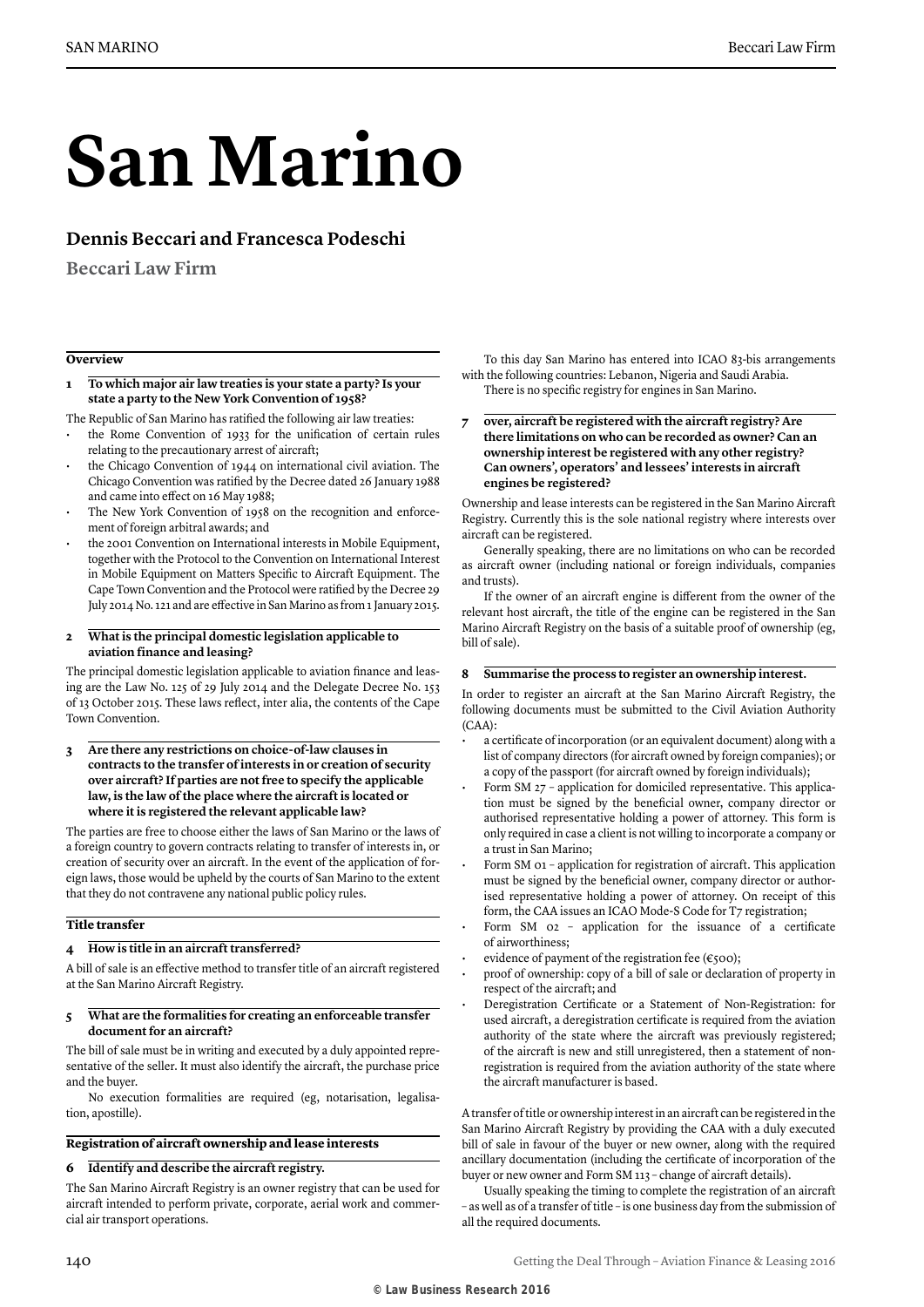The title in an engine is assumed to vest in the owner of the relevant host aircraft unless suitable evidence of a different ownership (eg, bill of sale) is given to the CAA.

#### **9 What is the effect of registration of an ownership interest as to proof of title and third parties?**

The San Marino Aircraft Registry is an owner registry. Therefore the aircraft title can be exercised and opposed against any third parties upon completion of the registration process.

Any prospective challenge on alleged defective title should be filed before the competent courts, either in San Marino or abroad (as the case may be), and the relevant final decision would be upheld by the San Marino CAA.

#### **10 Summarise the process to register a lease interest.**

In order to register a lease interest in the San Marino Aircraft Registry the following must be submitted to the CAA:

- the relevant lease contract duly executed by both parties. No execution formalities are required (eg, notarisation, legalisation, apostille);
- Form SM-121 by the lessor; and
- evidence of payment of the registration fees (€500).

The timing to complete the registration of a lease interest is usually one business day from the submission of all the required documents.

#### **11 What is the regime for certification of registered aviation interests in your jurisdiction?**

Registered aviation interests are certified by the issuance of the aircraft certificate of registration, where the following information are reflected: nationality and registration marks; manufacturer and manufacturer's designation of aircraft; manufacturer's serial number; name and address of the aircraft registered owner; notes on the registration of leases or security interests (if any), or both.

**12 Is an owner or mortgagee required to consent to any deregistration or export of the aircraft? Must the aviation authority give notice? Can the operator block any proposed deregistration or export by an owner or mortgagee?**

Yes, an owner and a mortgagee (as the case may be) must consent to any deregistration or export of an aircraft before the CAA proceed with the relevant process. Currently in the case of an owner it is the same that carries out the deregistration procedure, while in the case of a mortgagee the deregistration cannot be completed until the release of the mortgage.

The operator has no title to block any proposed deregistration or export by an owner or mortgagee.

In order to deregister an aircraft from the San Marino Aircraft Registry the following must be submitted to the CAA:

- Form SM-11 for deregistration must be filled in with the CAA;
- if the application is not signed by the beneficial owner or by the director (in case of a company), a power of attorney or evidence of authority detailing the following is required: (i) the authority to de-register the aircraft on behalf of the registered owner; (ii) the aircraft registration marks; (iii) manufacturer's designation and serial number of the aircraft;
- evidence of payment of the de-registration fees ( $\varepsilon$ 250); and
- the original certificate of registration and any other certificates or approvals issued by the CAA.

The timing to complete the deregistration of an aircraft is usually one business day from the submission of all the required documents.

#### **13 What are the principal characteristics of deregistration and export powers of attorney?**

Deregistration and export powers of attorney, which are duly executed by the aircraft owner, enable the relevant attorney to freely deregister and export the aircraft from San Marino. Powers of attorney can be irrevocable and grantable to more than one attorney.

Since San Marino is a contracting state of the Cape Town Convention, it is common practice that the registered aircraft owner grants an irrevocable deregistration and export request authorisation (IDERA) to the interested party (eg, the lender in the context of a credit facility).

#### **14 If the Cape Town Convention is in effect in the jurisdiction, describe any notable features of the irrevocable deregistration and export request authorisation (IDERA) process.**

As previously mentioned, the Republic of San Marino is a contracting state to the Cape Town Convention and it has made all of the 'qualifying declarations' under Annex 1 to the OECD 2011 Aircraft Sector Understanding, in order to create a more competitive legal framework. In particular:

- pursuant to article 54(2) of the Cape Town Convention, San Marino has opted to allow default remedies without requiring the leave of the court (ie, 'self-help' remedies are permitted);
- pursuant to article X of the Aircraft Protocol, San Marino has opted to allow availability of relief pending final determination (ie, 'speedy relief ') and has chosen a period of 10 working days for the remedies under article 13, 1(a -(c) and 30 working days for the remedies under article 13, 1(d)–(e);
- pursuant to article XIII of the Aircraft Protocol, San Marino has opted in to the mechanism providing for an irrevocable deregistration and export request (IDERA);
- pursuant to article VIII of the Aircraft Protocol the parties are free to choose the contractual law governing the agreement constituting the international interest; and
- pursuant to article XI of the Aircraft Protocol, San Marino has opted for 'Alternative A' insolvency procedure with a waiting period of 60 days in order to provide a more definitive insolvency framework for creditors (Alternative A provided by article XI of the Protocol).

Furthermore, San Marino has made a declaration under article XXX(1) of the Protocol providing for the recording and enforcement of the IDERA. Therefore, along with the other remedies available to a creditor under the Cape Town Convention, an authorised party may, upon request made pursuant to the IDERA:

- procure the deregistration and export of an aircraft; and
- procure the export of any related engines.

The Authority will accept and record an IDERA if such document: (i) is submitted in writing to the Authority substantially in the form annexed to the Cape Town Convention; (ii) identifies an aircraft registered in the Registry; and (iii) it is signed by the aircraft owner.

Once the IDERA is recorded, an authorised party (or its certified designee) shall be the sole person authorised to deliver a request and exercise the remedies specified in article IX(1) of the Protocol pursuant to such IDERA.

#### **Security**

#### **15 What is the typical form of a security document over the aircraft and what must it contain?**

The typical form of a security document over a San Marino registered aircraft is the mortgage. The mortgage agreement must at least indicate:

- the parties (mortgagor and mortgagee);
- details of the encumbered aircraft (manufacturer, designation and manufacturer's serial number);
- if applicable, indication of the separate parts or appurtenances of the aircraft (including engines) to which the mortgage extends;
- a clear commitment by the mortgagor to grant a security in favour of the mortgagee based on a certain contractual relationship (eg, credit facility), provided that the economic terms of the deal must not be recorded; and
- the maximum secured amount under the mortgage.

See question 17 for the security registration requirements.

#### **16 What are the documentary formalities for creation of an enforceable security over an aircraft? What are the documentary costs?**

The security document must be in writing and shall be written in Italian or English language. No documentary formalities are required (eg, notarisation, legalisation or apostille).

The CAA registration fee is equal to  $\epsilon$ 500.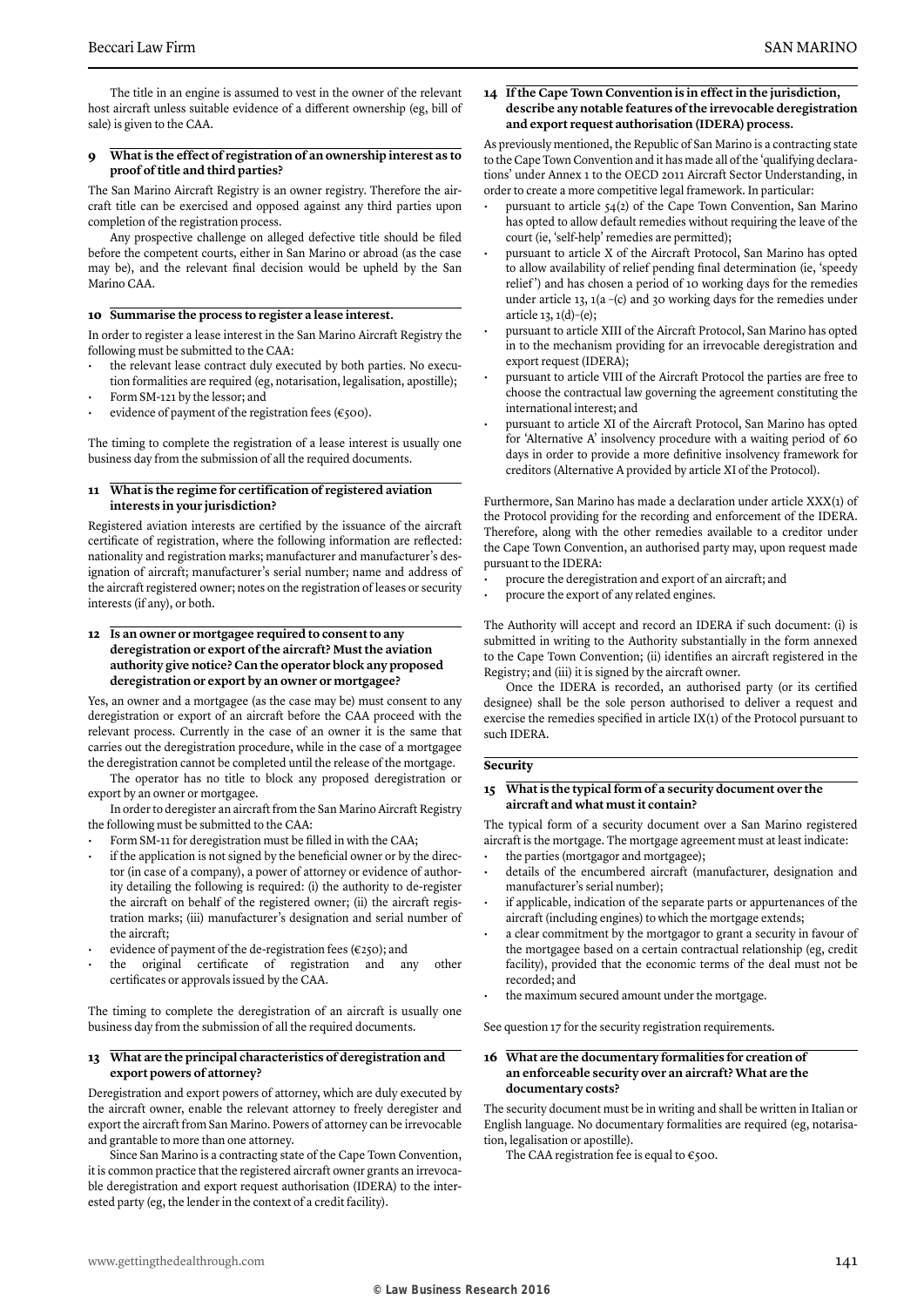#### **17 Must the security document be filed with the aviation authority or any other registry as a condition to its effective creation or perfection against the debtor and third parties? Summarise the process to register a mortgagee interest.**

In order to perfect the security in San Marino the CAA requires the filing of: a copy of the security document;

- a specific CAA form (SM-81) to reflect the main terms of the security document; and
- payment of the security registration fee, equal to  $\varepsilon$ 500,00.

Generally speaking the registration process with the CAA takes one business day. Registrations of securities do not require renewals.

#### **18 How is registration of a security interest certified?**

The registration of a security interest is certified by an annotation on the certificate of registration of the encumbered aircraft, which is usually made by the CAA within one business day from the filing of the required documentation.

The annotation reflects the date of registration, the details of the encumbered aircraft, the rank of priority, the main details of the security interests and the IDERA (if any).

#### **19 What is the effect of registration as to third parties?**

The effect of recording a mortgage is to create a right in rem over the encumbered aircraft and to make it enforceable against any third parties.

The priority of security interests is established according to the order of registration in the San Marino Aircraft Registry.

#### **20 How is security over aircraft and leases typically structured? What are the consequences of changes to the security or its beneficiaries?**

The concept of the trust is well recognised in San Marino and commonly used to structure security transactions, either by way of trusts governed by the San Marino laws or by foreign laws. A trust can be registered as owner or lessor of an aircraft and also act on behalf of a group of beneficiaries (eg, lenders).

As mentioned above, the typical securities over aircraft are mortgages, which can be registered both in the San Marino Aircraft Registry and in the International Registry under the Cape Town Convention. Mortgages create a right in rem over the encumbered aircraft.

In the event of loan transfers implemented through classic novations, new security registration must be effected in order to record the revised transaction structure and the new secured party (eg, a new lender) in the San Marino Aircraft Registry.

#### **21 What form does security over spare engines typically take and how does it operate?**

Please note that there is no specific registry for aircraft engines in San Marino. Therefore, to create a security over an engine (either installed or not installed) the same must be clearly indicated under the aircraft mortgage that is filed with the CAA to create a security over the host or related aircraft (see question 15 for the creation of mortgages over San Marino registered aircraft).

#### **Enforcement measures**

#### **22 Outline the basic repossession procedures following lease termination. How may the lessee lawfully impede the owner's rights to exercise default remedies?**

Self-help remedies are available in San Marino upon the occurrence of an event of default under the relevant lease contract. Therefore the lessor shall have the power to terminate the contract and to repossess the aircraft (and other aircraft objects) without the leave of the Court. The lessor shall be also entitled to exercise the default remedies set out under the Cape Town Convention. In the exercise of such remedies the CAA provides full cooperation to the lessor in terms of aircraft deregistration from, or change of registration in, the San Marino Aircraft Registry.

In case of lack of cooperation or obstacles by the lessee or third parties, the lessor may in any case request the intervention of the competent court to authorise the implementation of any default remedies. In that respect foreign court decisions are recognised and enforced in San Marino to the extent that they are not in conflict with the national public policy rules.

#### **23 Outline the basic measures to enforce a security interest. How may the owner lawfully impede the mortgagee's right to enforce?**

Self-help remedies are available also with respect to the enforcement of securities over the aircraft. Upon the occurrence of an event of default under a mortgage deed and to the extent that the mortgagor has so consented in writing thereunder, the mortgagee shall be entitled to adopt – inter alia, and without the intervention of the competent court – the following remedies:

- to take possession of the mortgaged aircraft even if it is held by third parties;
- to sell the mortgaged aircraft, provided that the sale shall not take place without the written consent of the mortgagees ranking higher in priority (if any);
- in the event of the owner's inaction, to carry out all acts and operations required for the maintenance of the status of airworthiness and validity of the aircraft registration;
- to lease the aircraft in order to set the relevant profits against the claims secured by the mortgage;
- to collect from the mortgagor the incomes generated from the use of the aircraft; and
- upon submission of an IDERA, to request the CAA to deregister the mortgaged aircraft. The mortgagee shall also be entitled to request the CAA to issue permits to fly and the airworthiness export certificate, as well as to initiate, in place of the mortgagor, customs export procedures with the competent San Marino offices.

The mortgagor shall be required to cooperate with the mortgagee in the exercise of such remedies, including the delivery of all documents, manuals and technical records of the aircraft. In case of lack of cooperation or obstacles by the mortgagor or third parties, the mortgagee may in any case request the intervention of the competent court to authorise the implementation of such remedies. In that respect foreign court decisions are recognised and enforced in San Marino to the extent that they are not in conflict with the national public policy rules.

#### **24 Which liens and rights will have priority over aircraft ownership or an aircraft security interest? If an aircraft can be taken, seized or detained, is any form of compensation available to an owner or mortgagee?**

All privileges referred to in article 17 of the San Marino mortgage law have priority in respect of a security over an asset (including assets of an holder of an international interest), either pending an insolvency procedure or otherwise.

- Such privileges rank in the following order:
- creditors of legal expenses or fees;
- creditors of funeral expenses;
- salaries of employees for the past six months of service;
- creditors for alimonies in the past six months prior to death or default of the debtor;
- outstanding taxes and public duties relating to the last year (after one year the privilege is forfeited); and
- professionals for services rendered during the past 12 months.

It is established that no disposition of the Cape Town Convention shall prejudice the right of: (i) the Republic of San Marino, or any of its authorities; (ii) any intergovernmental organisation which the Republic of San Marino is a member of; and (iii) other private providers of public services in the Republic of San Marino; to attach or retain an asset for the recovery of payments due to any such authority, organisation or provider that is directly connected to services rendered in respect of that asset.

#### **Taxes and payment restrictions**

#### **25 What taxes may apply to aviation-related lease payments, loan repayments and transfers of aircraft? How may tax liability be lawfully minimised?**

To the extent that the involved parties are not resident for tax purposes in San Marino, there are no form of local taxes regarding the aviation-related lease payments, loan repayments and transfers of aircraft.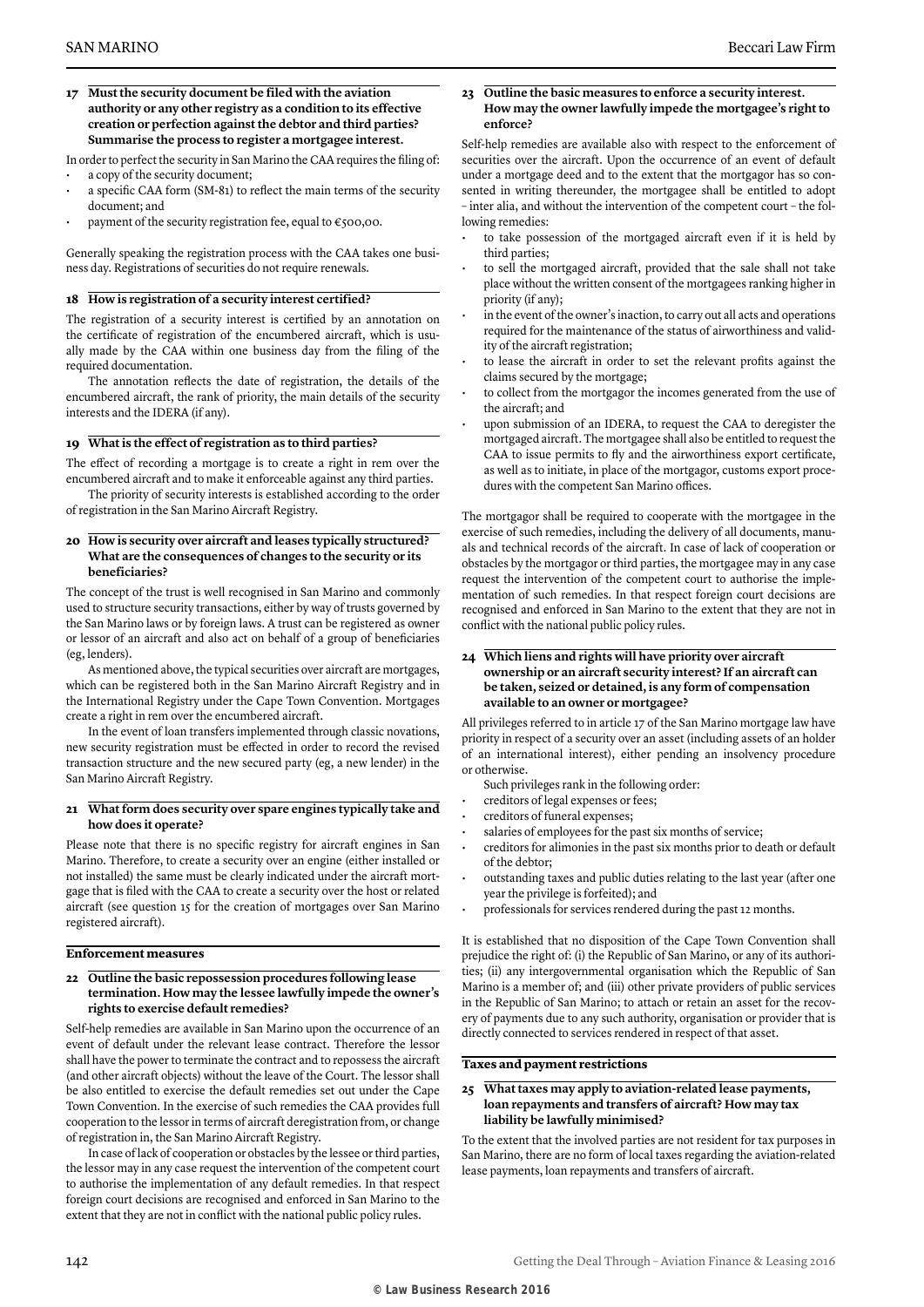#### **Update and trends**

In addition to the ICAO 83-bis arrangements already in place (with Lebanon, Nigeria and Saudi Arabia), the Republic of San Marino is currently negotiating with several countries from different continents the entry into new bilateral arrangements for the delegation of aircraft regulatory oversight responsibilities between the state of registry and the state of operator. This broad commitment of the San Marino authorities is intended to increase the number of T-7 registered aircraft and allow reliable commercial operators throughout the world to benefit of the opportunities and efficiency of the San Marino Aircraft Registry.

#### **26 Are there any restrictions on international payments and exchange controls in effect in your jurisdiction?**

Under the San Marino laws there are no exchange controls or restrictions on international payments.

#### **27 Are there any limitations on the amount of default interest that can be charged on lease or loan payments?**

The mandatory limitation to default interest is fixed by the National Central Bank and it is available on the website: www.bcsm.sm/site/home/ servizi-per-il-pubblico/elenco-dei-servizi/tassi-soglia.html. The percentage is adjusted on a quarterly basis.

#### **28 Are there any costs to bring the aircraft into the jurisdiction or take it out of the jurisdiction? Does the liability attach to the owner or mortgagee?**

To the extent that the involved parties are not resident for tax purposes in San Marino, the importation and exportation of San Marino registered aircraft is exempt from VAT and other duties.

#### **Insurance and reinsurance**

**29 Summarise any captive insurance regime in your jurisdiction as applicable to aviation.**

Pursuant to CAP No. 08 on the aircraft airworthiness, the CAA requires the submission of an aircraft insurance certificate showing the aircraft registration marks and stating the following in accordance with Regulation (EC) No. 785/2004:

- insured entity;
- policy period;
- aircraft, model and serial number;
- aircraft registration mark; and
- aviation legal liability insurance covering the insured's third-party legal liability, bodily injury and property damage, passenger (including passenger's baggage) legal liability, cargo, mail premises, hangar keepers and products legal liability.

#### **30 Are cut-though clauses under the insurance and reinsurance documentation legally effective?**

Yes, cut-through clauses are applicable to reinsurance documentation where there is a local insurance company that is not able to underwrite or retain all or any of the actual aviation exposure. In such event the purpose of the cut-through clause is for the reinsurers (usually internationally recognised aviation insurers) to settle hull losses directly with the insured party without involvement of the local insurance company.

#### **31 Are assignments of reinsurance (by domestic or captive insurers) legally effective? Are assignments of reinsurance typically provided on aviation leasing and finance transactions?**

Yes, such arrangements are effective under the laws of San Marino and are usually executed in connection with aircraft leasing and finance transactions.

#### **32 Can an owner, lessor or financier be liable for the operation of the aircraft or the activities of the operator?**

From a general point of view an owner, lessor or financier is not liable for the operation of the aircraft, to the extent that it is not involved in any activity regarding such operation.

#### **33 Does the jurisdiction adopt a regime of strict liability for owners, lessors, financiers or others with no operational interest in the aircraft?**

From a general point of view there is no regime of strict liability for owners, lessors and financiers in San Marino, always provided the privileges arising by operation of law which are as set out in question 24 on priority liens and rights.

#### **34 Are there minimum requirements for the amount of third-party liability cover that must be in place?**

See question 29 on captive insurances.

## **BECCARI LAW FIRM**

REPUBLIC OF SAN MARINO WWW.STUDIOLEGALE.SM

Via Ventotto Luglio n. 212 Borgo Maggiore 47893 Rep. of San Marino

#### **Dennis Beccari dennis@studiolegale.sm Francesca Podeschi francesca@studiolegale.sm**

Tel: +378 549 903170 Fax: +378 549 875204 www.studiolegale.sm